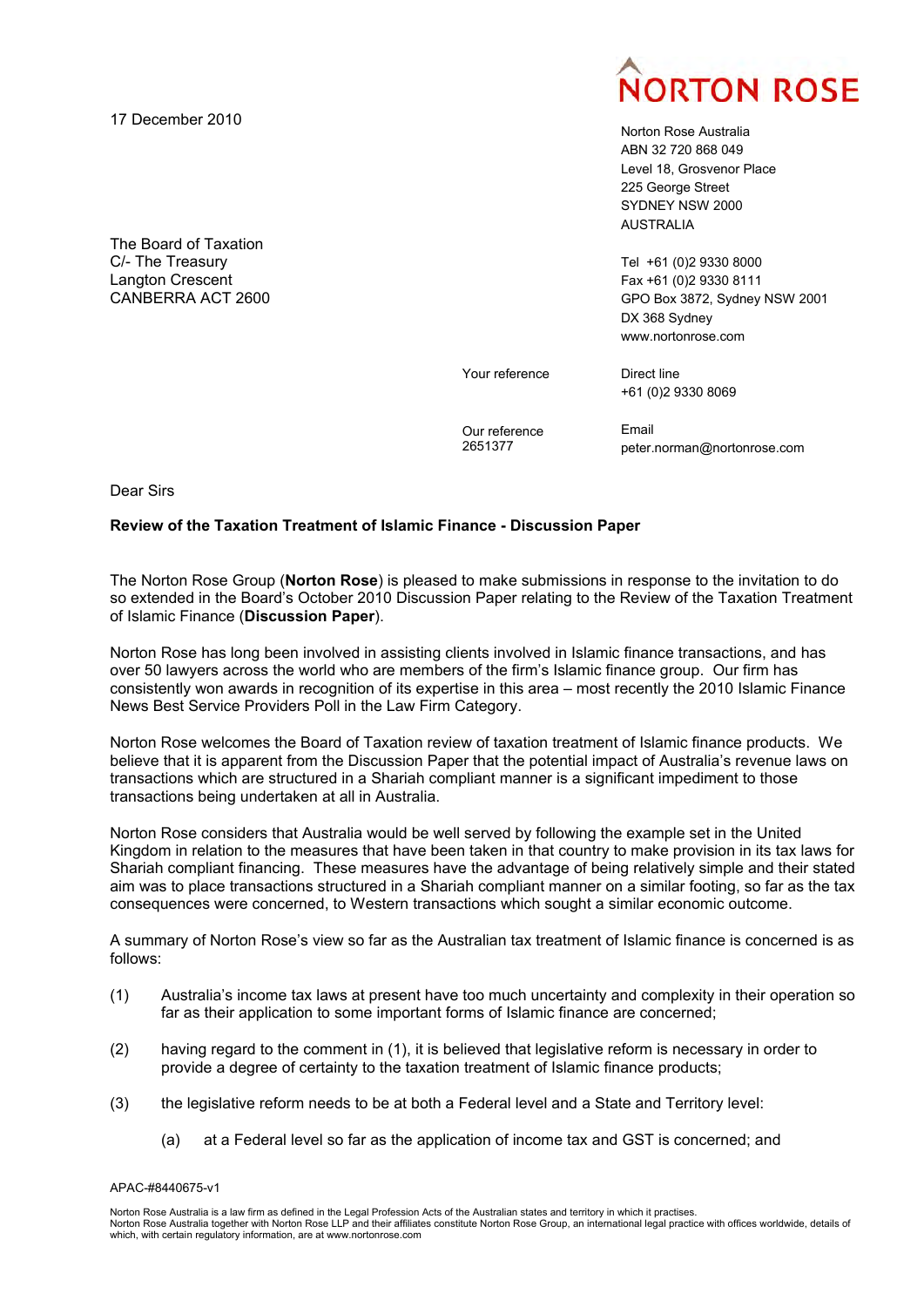- (b) at a State and Territory level so far as the application of stamp duty is concerned;
- (4) in relation to Federal tax reform, Norton Rose believes that this should be able to be achieved reasonably expeditiously and fairly simply, following the example set by the type of tax reform that has occurred in the United Kingdom; and
- (5) in relation to State and Territory reform of the stamp duty laws, it is hoped that there may be some coordination possible at a State and Territory level so as to avoid unnecessary complexity and potential confusion as to the application of a particular State's or Territory's stamp duty regime to a particular form of Islamic finance transaction.

Further elaboration on each of these points is provided below.

#### 1 **Application of Australia's income tax laws**

Norton Rose believes that Australia's income tax laws have too much uncertainty and complexity in their application to Islamic finance transactions at present and represent, in our experience, a significant obstacle to the undertaking of some significant forms of finance of this type in Australia.

Some of the issues apparent in Australia's tax laws were raised by Peter Norman (a Norton Rose partner based in Sydney) and John Challoner (a Norton Rose partner based in London) in an article entitled "Shariah Compliant Financing in Australia" (2010) 13 The Tax Specialist 186 (**Article**) – which is attached. The comment was made in that article:

"*…in a comparison between a Shariah compliant structure and its Western counterpart, the objective sought to be achieved in the Shariah compliant structure frequently involves a number of additional steps. These additional steps usually complicate the Australian tax analysis of these structures.*"

This article provides observations on various Australian (Federal and State) tax issues relevant to several of the Islamic finance techniques dealt with in the Case Studies provided in the Discussion Paper, namely:

| <b>Islamic Finance Techniques</b><br>Dealt with in Article | <b>Corresponding Technique in</b><br><b>Case Study in Discussion Paper</b> |
|------------------------------------------------------------|----------------------------------------------------------------------------|
| Tawarrag (or reverse-<br>Murabaha)                         | Case Study One: Cost Plus Profit Sale                                      |
| Commodity Murabaha                                         | Case Study Two: Interbank Finance                                          |
| Not covered ( <i>ljara</i> discussed)                      | Case Study Three: Finance Lease and<br>Hire Purchase                       |
| Wakala                                                     | Not covered                                                                |
| Istisna'a                                                  | Case Study Four: Purchase Order                                            |
| Not covered                                                | Case Study Five: Pre-paid Forward<br>Sale                                  |
| Musharakah                                                 | Case Study Six: Profit and Loss<br>sharing Partnership                     |
| Sukuk                                                      | Case Study Seven: Lease Backed<br>Islamic Bond                             |
| Not covered                                                | Case Study Eight: Islamic Risk Sharing<br>Arrangements                     |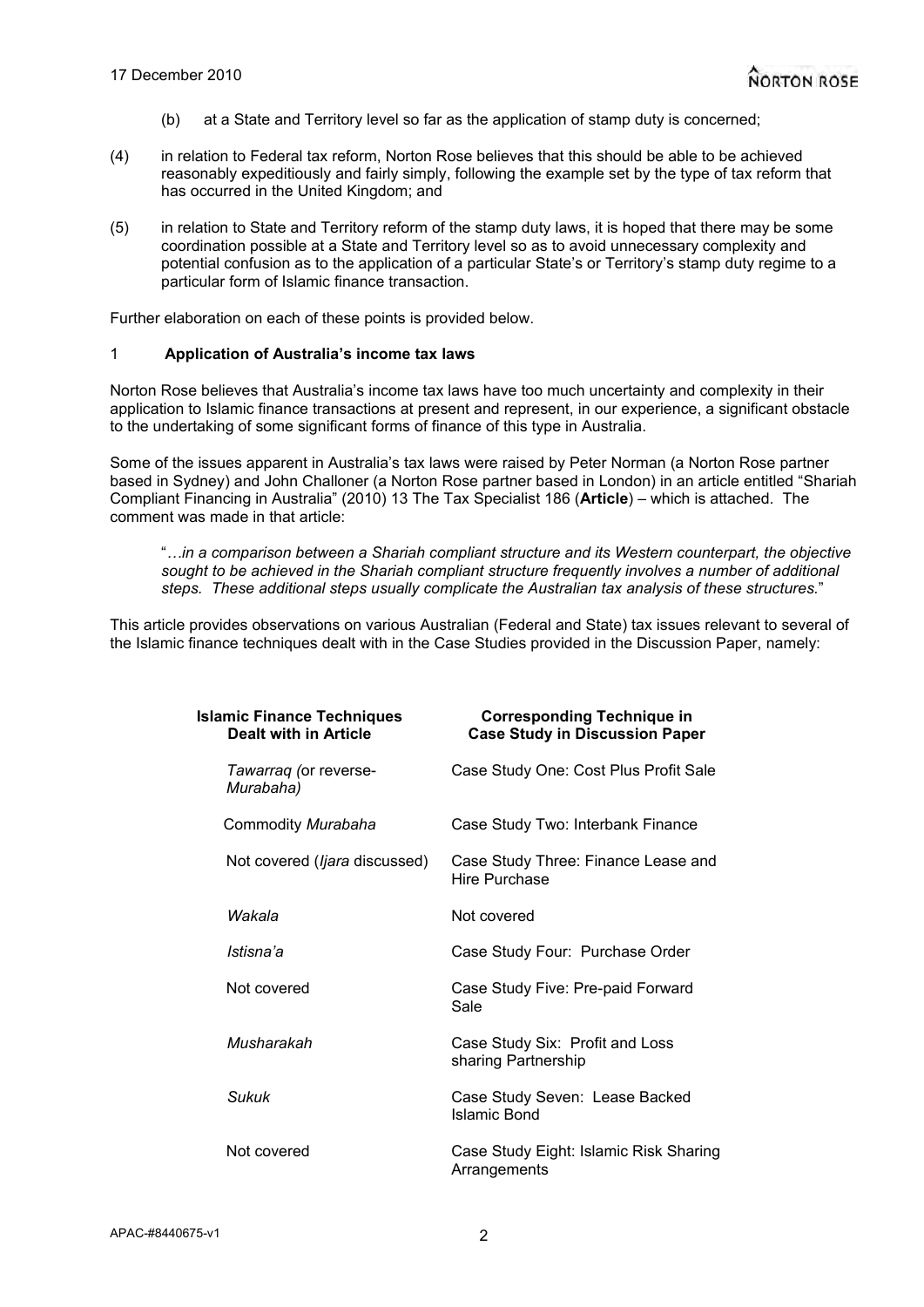While there may be some variations between the Islamic finance techniques described in the Article and the corresponding case studies dealt with in the Discussion Paper, the tax issues raised are similar.

The Discussion Paper observes, with respect to Case Study One: Cost Plus Profit Sale, that it "is the equivalent of a conventional fixed interest loan backed by a mortgage" (at page 28) but, due to the form of the arrangement, the tax treatment "will be different to a conventional mortgage used for investment purposes" (at page 29). The consequence, according to the Discussion Paper, is that there can be "tax uncertainty" in relation to aspects of the income tax treatment of this structure. There is also observed to be a lack of GST neutrality between the treatment of a Western form of finance and its Shariah compliant counterpart.

In Case Study Two: Interbank Finance, the Discussion Paper observes that while the economic substance of the transaction described is "equivalent to a debt instrument" (page 34) the tax treatment will be "different to that applying to the use of a conventional debt instrument for inter-bank financing" (page 34) and, again, there can be "uncertain tax outcomes" in several important respects (page 36).

Apart from commodity *Murabaha* transactions, Norton Rose believes that varieties of *Sukuk* transaction are likely to be an important form of Islamic finance that could be employed in Australia. This could allow large amounts of capital to be attracted to Australia. Malaysia, for example, has seen a tremendous growth in *Sukuk* issuance. Austrade's 2010 *Islamic Finance* publication reports that, in June 2009, Malaysia accounted for outstanding *Sukuk* with a value of US\$66 billion. Malaysia has adopted various tax incentives to encourage the development of Islamic financing in that country. While in Australia it may not, for various reasons, be considered appropriate to offer incentives to attract Islamic finance, Norton Rose supports an approach that would confer the same tax treatment for an Islamic finance transaction as that which applies to the Western style financing arrangement to which it is economically equivalent.

# 2 **Legislative reform**

In view of the comments provided in section 1 above, Norton Rose considers that the most appropriate way to ensure that the same tax treatment is provided for an Islamic finance transaction as that which applies to its Western counterpart, is by means of legislative reform.

For many important forms of Islamic finance transaction, there are usually a number of steps employed to give effect to those transactions. Without there being a specific legislative basis which authorises the Islamic finance transaction to be subject to taxation or duty in accordance with its substance rather than its form (for income tax, GST and also stamp duty purposes), then the application of the existing tax and stamp duty framework will continue to give rise to uncertainty and non-neutral tax treatment for various important forms of Islamic finance techniques.

So far as Federal tax is concerned, it is not considered that this uncertainty and non-neutrality can be solved by the Australian Taxation Office (**ATO**) issuing rulings or determinations. The ATO can only work within the framework of the existing taxation legislation. Norton Rose is of the view that the current tax and stamp duty framework imposes significant constraints on the ability of the ATO to provide any meaningful comment that would allay the uncertainty in this regard.

# 3 **Legislative reform at both Federal and State and Territory level**

The tax constraints to the implementation of Islamic finance transactions in Australia exist at both Federal and State and Territory level. At the Federal level – through the application of existing income tax and GST rule to Sharia compliant financings. At a State and Territory level – through the application of stamp duty to Islamic finance transactions.

The issues at the Federal level were commented upon in section 1 above.

Because Islamic finance transactions are frequently asset based, giving effect to the transaction may involve the transfer of an underlying asset and, in some types of transactions, multiple asset transfers. Depending on the nature of the underlying asset, these transfers can give rise to stamp duty being payable that would not be the case with the Western equivalent transaction. The Discussion Paper comments on the potential stamp duty cost of implementing particular Islamic finance transactions: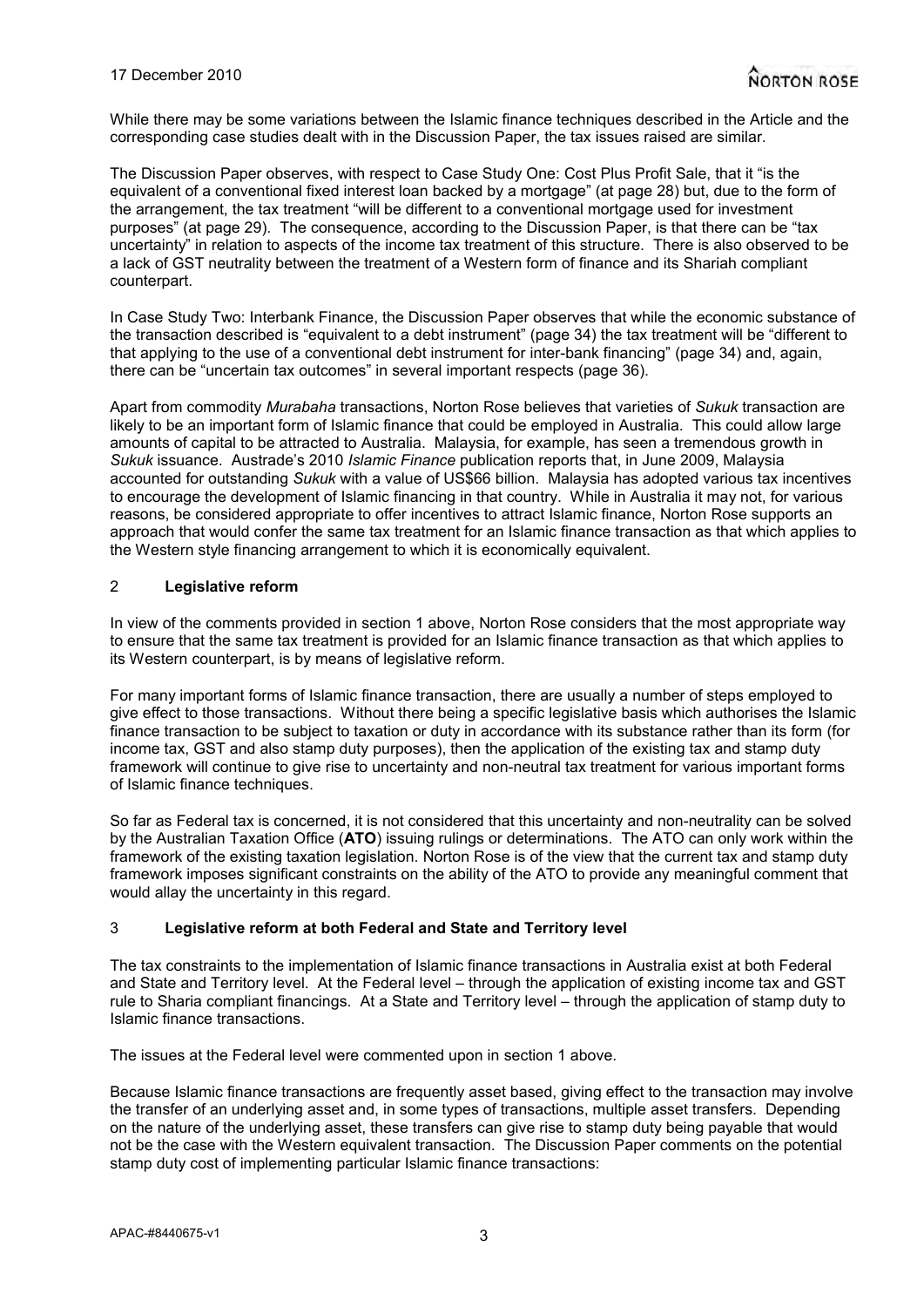| Case Study One: Cost Plus Profit Sale                 | potential double stamp duty cost |
|-------------------------------------------------------|----------------------------------|
| Case Study Four: Purchase Order                       | potential higher stamp duty cost |
| Case Study Six: Profit and Loss sharing Partnership - | potential higher stamp duty cost |
| Case Study Seven: Lease Backed Islamic Bond           | potential higher stamp duty cost |

Victoria implemented amendments to Part 5 of its *Duties Act 2000* which seek to eliminate the potential multiple application of stamp duty on certain Shariah compliant transactions involving land. The wording of the provisions does not make any specific reference to particular religion although it is clear that the provisions were introduced with Islamic transactions in mind. The Victorian government is to be praised for taking the initiative in this regard. However, a feature of the Victorian provisions is that a natural person must be involved in the transaction (as well as certain other requirements being satisfied) in order that it may qualify for concessional stamp duty treatment. This would limit the application of the provisions, as it would appear was intended, to home acquisitions and the like by natural persons and exclude commercial transactions involving companies or trusts.

As has been apparent from the experience with the policy background to various reforms to tax and revenue legislation that have occurred in the United Kingdom, there can be identified to be 2 main drivers behind legislative changes that seek to accommodate Islamic finance techniques:

- 1. the desire to accommodate the financing needs of Muslims, as a class of consumer, who seek to access finance in a way that is in accordance with their faith; and
- 2. as a means of encouraging foreign investment, access to capital markets and a level of commercial activity that can undertaken in a Sharia compliant manner.

It would seem apparent that the motivation behind the Victorian stamp duty reforms was in seeking to achieve the aim in 1. While this is a laudable objective in itself, in order to achieve the aim in 2 State and Territory amendments to stamp duty legislation will need to have application to companies and trusts as well as to natural persons.

Importantly, although there has been progress made in recent times towards a degree of harmonisation in the drafting of stamp duties legislation in the various States and Territories, there nevertheless remain significant differences in the application of stamp duty to particular transactions as between the various States and Territories. It is hoped that there is significant State and Territory acceptance of the need to make allowance for Shariah compliant transactions in stamp duty legislation so as to avoid the imposition of multiple, or higher, stamp duty than would apply to the Western style economic equivalent of those transactions. It is also hoped that there may be some coordination between the States and Territories to ensure that amendments that are proposed have some similarity as between the various States and Territories. If there are substantive differences in the drafting of the required amendments, that would not be in the interests of furthering the broader aim of encouraging Islamic finance in Australia. It would seem evident that States and Territories that do take a coordinated approach, and do not implement unduly complex amendments, are more likely to attract Islamic forms of investment and transactions than those that do not.

# 4 **Federal tax reform**

As indicated in section 1 above, Norton Rose is of the view that there is the need for amendments to be made to Federal income tax and GST legislation in order that these tax regimes do not impede the development of Islamic finance in Australia.

Major concerns, however, with any proposal to embark on amendments to tax legislation are:

- (a) the length of time taken to implement any reforms; and
- (b) the potential complexity of reforms enacted.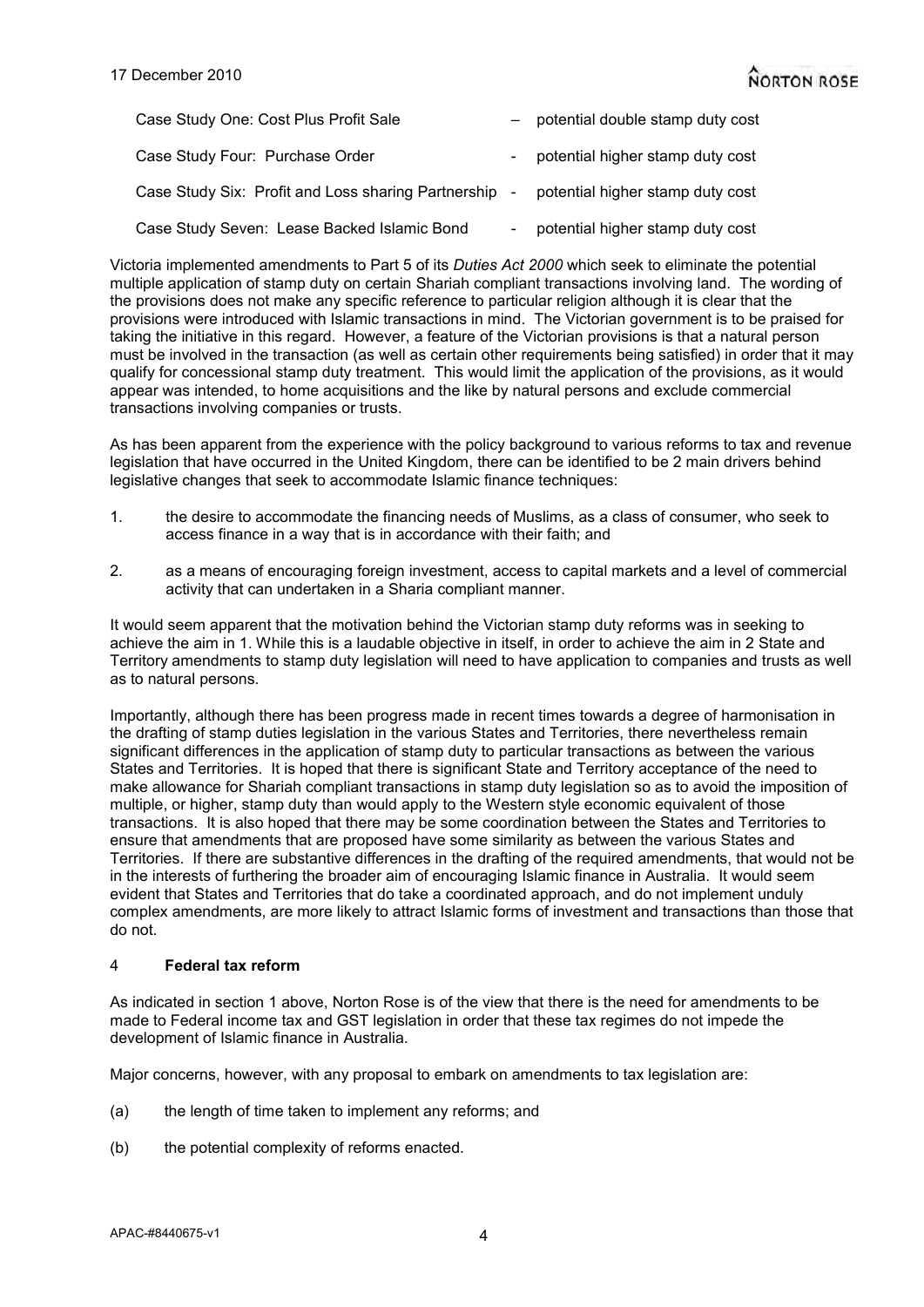Norton Rose understands the need for due consideration to be given to proposals to make legislative changes to Australia's tax laws. However, experience has shown that the process involved can often be very protracted. As a consequence there can be an opportunity cost with delay in making the necessary legislative changes – particularly those changes that are designed to benefit the Australian economy. While many participants in Islamic finance and foreign investors seeking to make investments in a Shariah compliant manner may be attracted to Australia for various reasons, the potential uncertainty and complexity associated with employing certain types of Islamic finance techniques in Australia will result in many of those participants and investors looking at other countries to undertake the transaction. Australia then loses out on the benefits that those transactions and forms of investment can bring. The Financial Centre Forum Report of November 2009 (released by the government in January 2010) stated:

"*The greatest opportunity for Australia in terms of accessing offshore capital pools at competitive*  rates would appear to be in the area of developing Shariah compliant wholesale investment *products" (at p.70)*.

Australia does not have a reputation for simple tax laws. Norton Rose believes that the interests of fostering Islamic financing techniques in Australia would not be well served by introducing legislation which is unduly complex. It is believed that if, as the Board emphasises in the Discussion Paper, the objective is to have the same tax treatment for an Islamic finance product as that which applies to its Western counterpart to which it is economically equivalent, then Australia has the great advantage of learning from the experience in the United Kingdom as to the amendments to the legislation in that country that sought to achieve this result.

The Article provides a survey of some of the initiatives that were taken in the United Kingdom in order to place certain forms of Islamic finance transaction on an equal footing, so far as tax treatment was concerned, to the Western counterpart of that transaction.

In the United Kingdom, in order to avoid possible contentions that the legislative amendments discriminated in favour of a particular religion, the amendments made were couched in non-religious terms and the transactions to which they were directed were referred to as "alternative finance arrangements".

For example, section 47 of the UK's *Finance Act 2005* was introduced to address tax issues associated with commodity *Murabaha* transactions (analogous to cost plus profit sales referred to in the Discussion Paper). The approach of this provision in the UK legislation is to describe, in fairly simple terms, the elements of the transaction, to look at whether the difference between the sale price and the purchase price equates, in substance, to the return on an investment of money at interest and to then treat that margin as the "alternative finance return". The "alternative finance return" is then treated as interest for all United Kingdom tax purposes.

Norton Rose believes that the example of this approach is a straight forward and reasonably simple way to treat Islamic finance transactions in accordance with their economic substance rather than their form, and place the Islamic finance transaction on an equal tax footing with its Western counterpart.

It is believed that this approach should also be taken in relation to the GST treatment of Islamic finance transactions. Their treatment so far as GST is concerned, should be no more or less favourable than the GST treatment accorded to the Western counterpart transaction. Accordingly, if the Western form of transaction would have been input taxed, the Islamic finance transaction which has economic equivalence, should be accorded the same treatment.

The benefit of following the UK example lies in its simplicity and effectiveness. In the case of section 47 of the *Finance Act 2005* referred to above, by treating the "alternative finance return" as if it were interest for all tax purposes, it allows the other provisions of the income tax law to operate in respect of that return – so far as both the payer and payee are concerned. For taxpayers within the taxation of financial arrangements (TOFA) regime in Division 230 of the *Income Tax Assessment Act 1997*, the tax treatment of the "alternative finance return" could easily fall to be dealt with as a "gain" or "loss" from a "financial arrangement" (within the meaning given to those terms in Division 230). For taxpayers that are not within Division 230, the "alternative finance return" would be treated in accordance with other provisions in the tax legislation on a similar basis to if that return were as interest payment.

Australia may benefit from being made aware of two minor areas where the UK legislature did not get the UK legislative amendments quite right. One of the conditions which needed to be satisfied to fall within the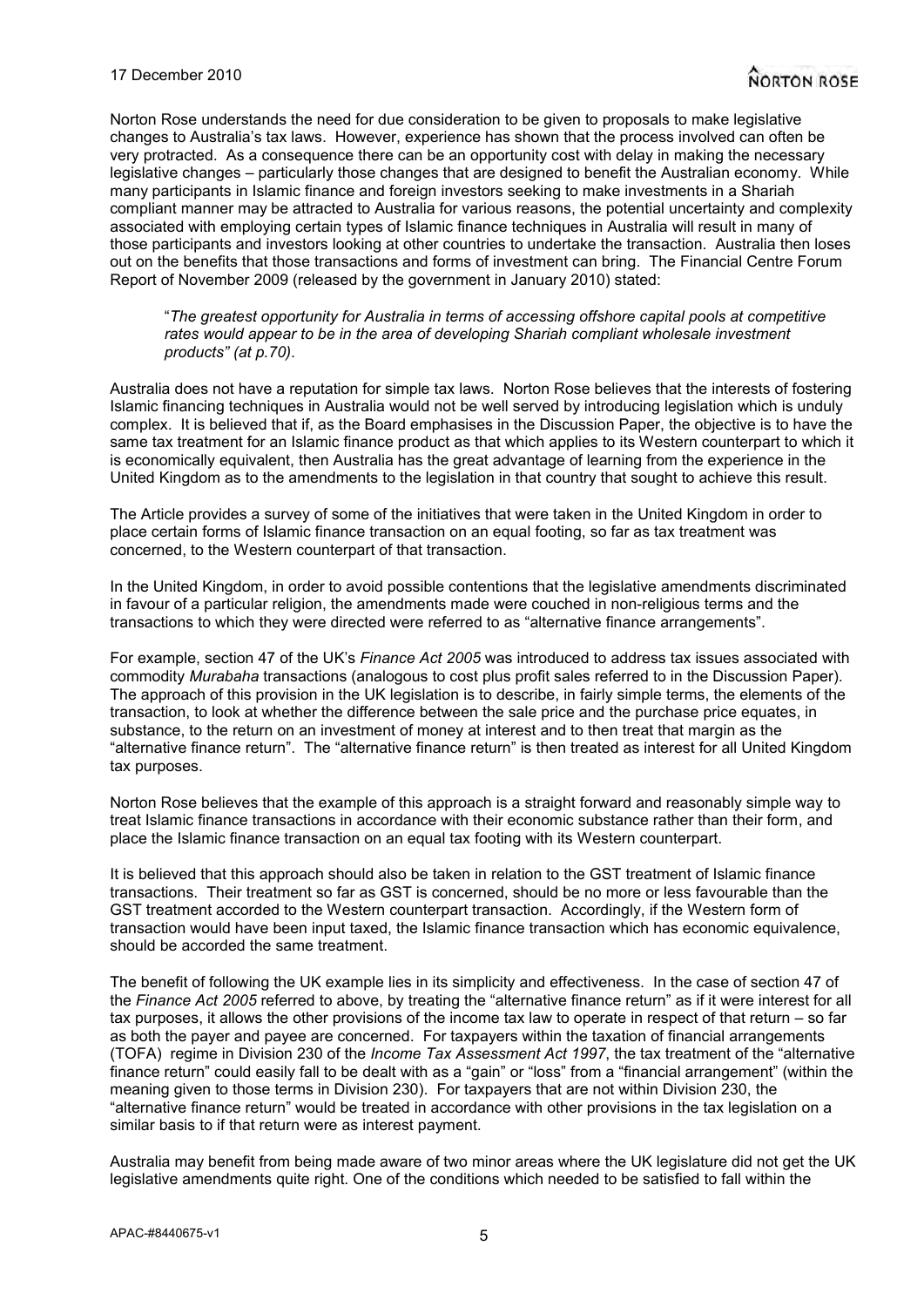"alternative finance arrangements" covered under the UK legislation, was that one of the parties to the transaction had to be a "financial institution" (except in the case of *Sukuk*). However, the definition of "financial institution" was slightly defective. It extended to banks and wholly-owned subsidiaries of banks (with "banks" being defined by reference to the UK and EU banking regulations) but was also extended to (a) "a person who is authorised in a jurisdiction outside the UK to receive deposits... and that grant credits for its own account" and (b) insurance companies (again being defined by reference to relevant UK and EU regulatory requirements). Each of these requirements raised issues. Some non-EU institutions which were clearly "banks" (as that term is generally understood) failed to satisfy the test solely because deposit-taking was not an activity which required a licence in their home jurisdiction. In addition, it transpired that it was fairly easy for a company with no real insurance business to qualify as an insurance company merely by obtaining the relevant consent. This led to some companies obtaining the benefits of the provisions (particularly in relation to stamp duty land tax (**SDLT**)) in circumstances where this was not intended. Norton Rose believes that it is correct to require a financial institution to be a party to most of the qualifying arrangements but advocates care in drafting the relevant definition.

Some suggestions have been made to expand Division 230 of the *Income Tax Assessment Act 1997* so that it encompasses Islamic finance transactions and this may certainly be in the interests of some taxpayers whose arrangements are already subject to that Division. However, for other taxpayers not otherwise within the ambit of Division 230, and who do not wish their arrangements to be dealt with under that regime, an extension of the ambit of operation of Division 230 may be regarded negatively.

It is noted that Australia has made significant reforms in recent times to the income tax treatment of managed investment trusts (**MIT**). One significant benefit for foreign investors in MITs is that a 7.5% rate of withholding tax applies to fund payment made by a MIT where the payee is located in a country that has information exchange arrangements with Australia. While it is possible that a MIT structure could hold attraction for investment into Australia by Islamic investors, a significant constraint exists at present due to the very few countries with significant Muslim populations that have information exchange arrangements with Australia. There are no information exchange agreements at present with countries in the Middle East or with Malaysia. It is not known why this is the case. Norton Rose believes that it warrants investigation by the Board to see whether the position of Muslim countries may be improved so far as information exchange arrangements, and the ability of investors located in many Muslim countries to be able to benefit from the MIT reforms, are concerned.

#### 5 **State tax reform**

As indicated in section 1 above, Norton Rose is of the view that, in addition to amendments that should be made to Federal tax legislation in order that the Federal tax regimes not impede the development of Islamic finance in Australia, amendments are also required to be made to the laws of the various States and Territories.

Because Islamic finance transactions are frequently asset based, the implementation of these transactions could potentially involve higher stamp duty costs and, in particular cases, multiple stamp duty charges may become applicable.

As indicated in section 1 above, it is hoped that the States and Territories would coordinate their approaches to stamp duty reform. As mentioned above, Victoria has already implemented changes to its stamp duty laws – although those amendments would need to be expanded so as to apply to forms of Islamic finance transactions involving companies and trusts.

In the UK, the absence of States and Territories has made the reform of its SDLT to accommodate Islamic finance transactions an easier task than that faced by Australia. The approach taken in the UK has been to modify the application of SDLT to "alternative finance arrangements" so that the same amount of SDLT is paid on those arrangements as would have been paid on a Western style transaction to which it is economically equivalent. The experience in the UK so far as amendments to the SDLT were concerned, was not without problems due to various SDLT avoidance schemes being devised so as to take advantage of the SDLT concessions for alternative finance arrangements. However, this led to a general tightening up of the wording of the provisions relating to the application of SDLT to alternative finance arrangements in order to prevent the exploitation of the reforms. States and Territories in Australia that have concerns with possible exploitation of stamp duty concessions that may be offered in respect of Islamic finance transactions would be well served by looking closely at the UK experience and response.